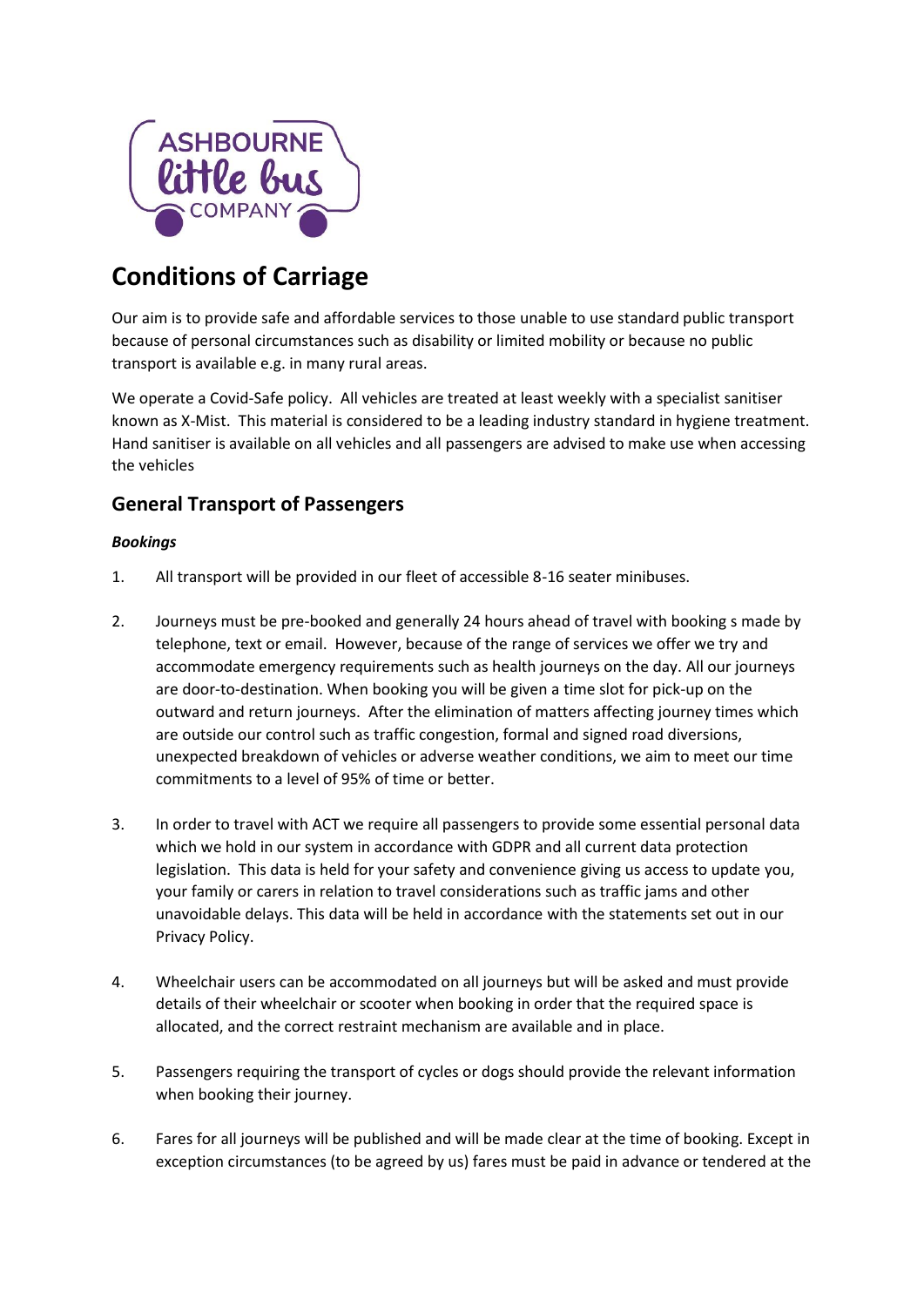start of travel. Failure to pay will result in a cancellation of the journey and travel may be refused by the Driver on the day.

- 7. In compliance with the Motor Vehicle (Wearing of Seatbelts) (Amendment) Regulations 2006:
	- Seated passengers aged 14 or over are required by law to wear seatbelts where such are available
	- A child under the age of 14 and less than 135cm in height must wear a seatbelt (suitably adjusted) and a child under three must use a recognised and approved baby or child seat.

The vehicle will not depart until the Driver is confident that these requirements have been met.

#### *Special Conditions*

- 8. All bags and luggage must be safely stowed. Large items will be located and secured by the Driver before the vehicle departs.
- 9. Any passenger who is deemed to be under the influence of alcohol or any other substance which would be likely to constitute a danger to the Driver or other passengers will be refused travel. No alcohol for consumption during travel will be allowed on the vehicle.
- 10. Any passenger deemed to be behaving in an unruly, threatening or intimidating manner may be refused travel. In the event of any incident taking place during the journey we reserve the right to stop the vehicle and call for assistance which could involve the Police.
- 11. All passengers are asked to limit their consumption of food and drink while travelling in order to maintain a healthy and tidy environment for other passengers.
- 12. Any passenger will be responsible to us for any damage to the vehicle, its fittings or equipment caused through their negligence, misconduct or any other default which as a result requires us to perform extraordinary cleaning to the vehicle to render it fit for hire. In this case you shall be responsible for paying to us the reasonable costs we incur for such cleaning services.

## **Trips and Excursions**

- 13. An excursion is a round trip using transport organised by us to a specific place, area of interest or event within the United Kingdom which last no more than a period of 24 hours.
- 14. Transport will be provided by accessible minibus.
- 15. The cost of the excursion advertised by us includes the cost of return transport. Unless specifically stated in the excursion programme the price paid for the excursion will not include entry to any premises or events or the price of food and drink at restaurants, hotels, cafes or public houses.
- 16. We reserve the right to cancel or alter any excursion if there are insufficient numbers of passengers or for any reason which is outside our control, for example adverse weather, or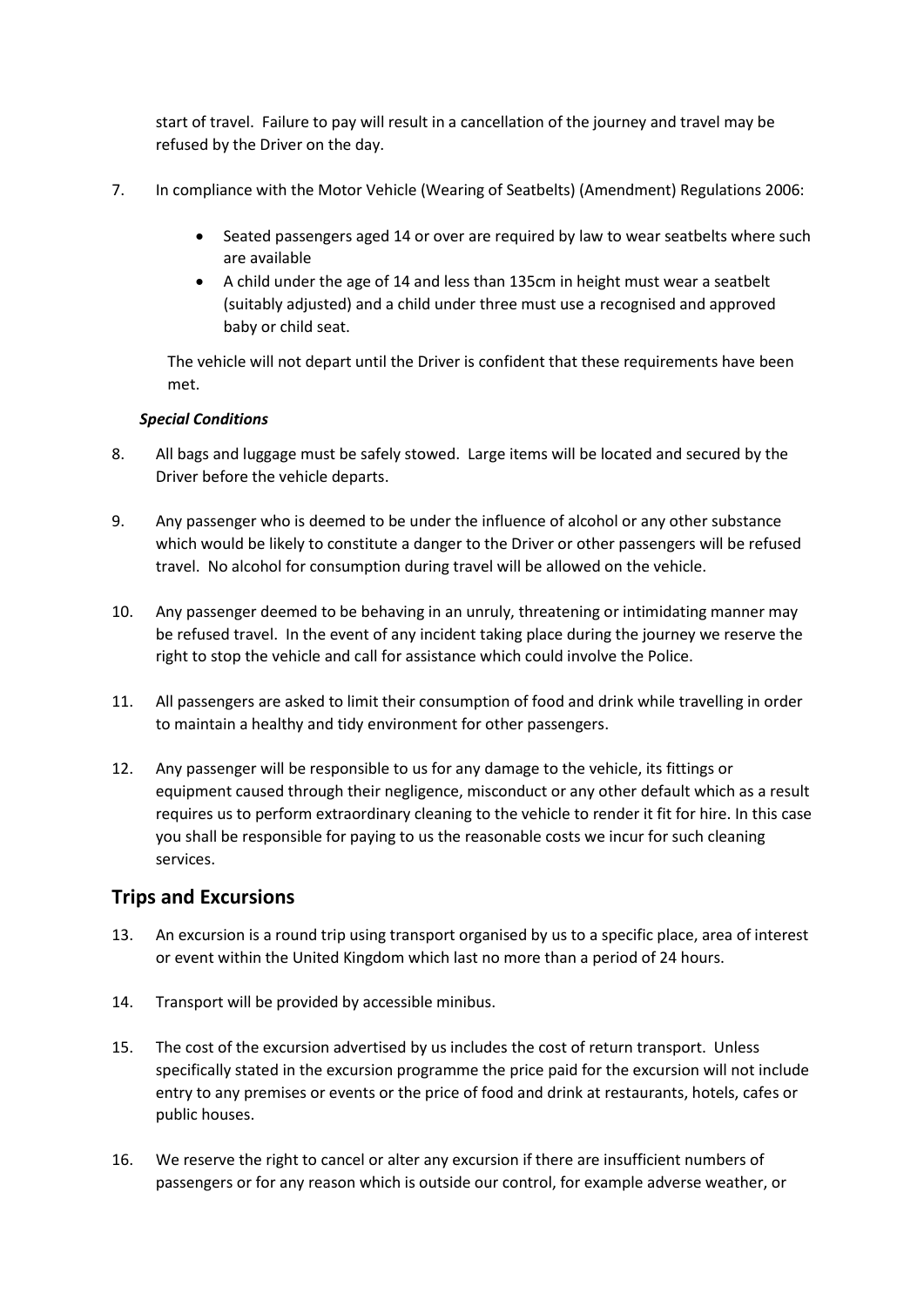unexpected mechanical failure which could not have been avoided by our preventative maintenance programme.

- 17. In the event that an excursion is cancelled our liability to you is limited to your right to receive a full refund of the price paid to us.
- 18. Where we substantially alter an excursion from that advertised, you have the right to cancel and receive a full refund of the price paid to us.
- 19. We shall not be responsible to you in any way for any delay or cancellation where such delay or cancellation was unavoidable due to factors entirely outside our control such as for example, traffic congestion, formal and signed road diversions, unexpected breakdown of vehicles or adverse weather conditions.
- 20. If you wish to cancel your excursion for a reason other than that set out at 4 above, refunds will be calculated on the basis of the reasonable expenses which we have incurred or expect to incur as a result of the cancellation as follows:
	- 30% of the ticket price for cancellations prior to seven days before travel
	- 50% of the ticket price for cancellations made between two and seven days
	- No refund for cancellations made within 24 hours of the date of departure.
- 21. We will inform you of pick-up times and departure times at least 24 hours before the date of departure. We will adhere to these times except in the case of unforeseen factors entirely outside our control and as exampled in 19 above. Our scheduling team and/or your driver will confirm these times with you and the departure time of any break taken in the journey.
- 22. In order to avoid disruption to the enjoyment of other passengers we must adhere to the scheduled timetable for departures. As such vehicles cannot wait for passengers who arrive late on either the outward of return journeys (or after any break in the journey) and the Company cannot be held responsible in any way to you if you miss the vehicle as a result. However, we accept that some delays outside the control of passengers may occur and that events may over run and return to the vehicle may be delayed. We will therefore, on notice from the Hirer or from a named passenger, or an Events Organiser delay our departure until the whole party has assembled.

#### *Special Conditions*

- 23. The following special conditions apply:
	- For sporting events the Sporting Events (Control of Alcohol Etc) Act 1985 as amended by the Sporting Events (Control of Alcohol Etc) Act 1992 applies and specifically prohibits the carrying or consuming of alcohol 0n buses travelling to and from designated sporting events.
	- It is also and offence under this legislation for a person carried on a public service vehicle travelling to and from a designated sporting event to be in possession of alcohol and /or to be drunk.